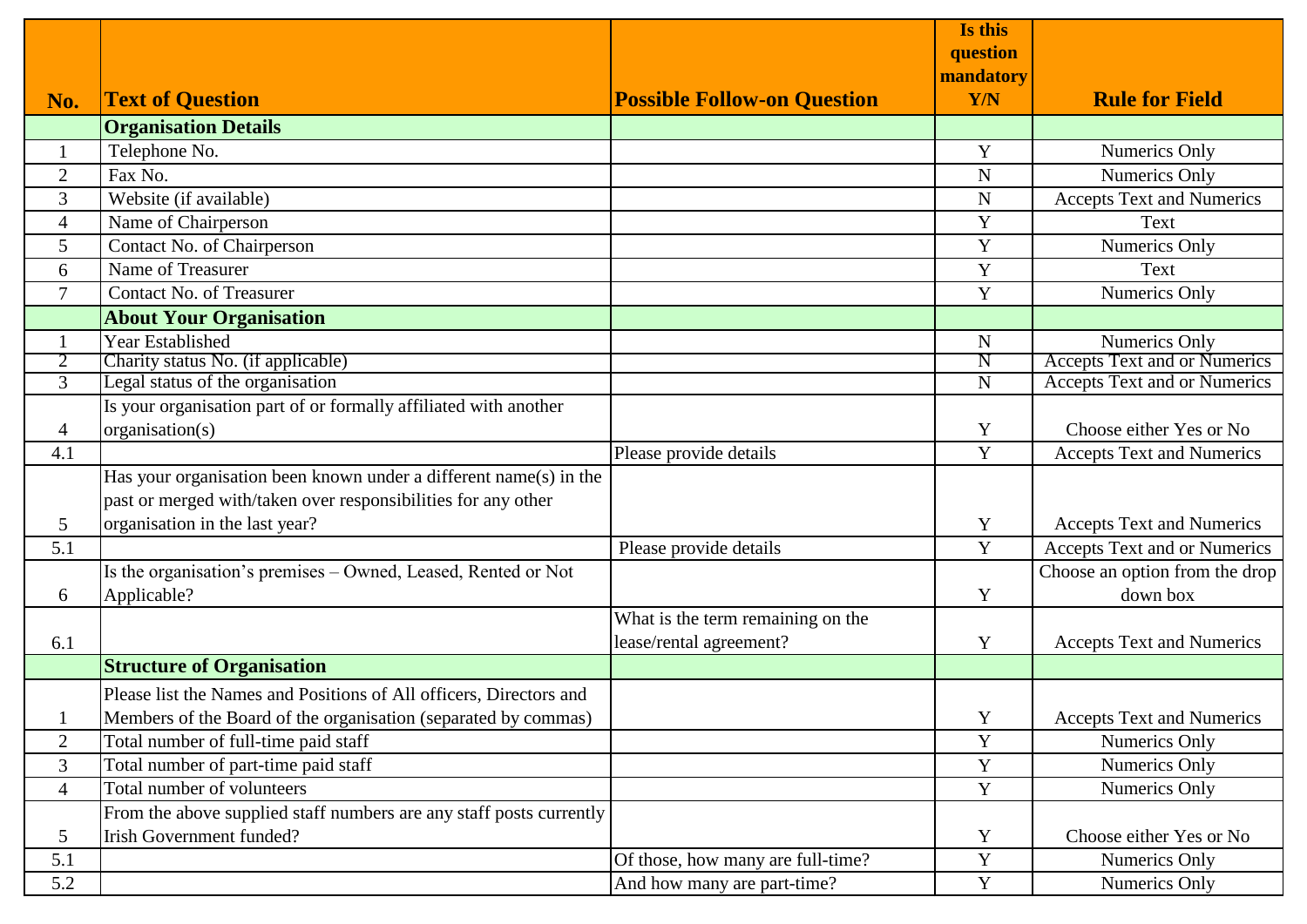| mandatory<br><b>Rule for Field</b><br><b>Text of Question</b><br><b>Possible Follow-on Question</b><br>Y/N<br>No.<br><b>Objectives of Organisation</b><br>Please outline the main objective of your organisation and indicate<br><b>Accepts Text and Numerics</b><br>clearly how the organisation benefits the Irish community<br>limited to 1000 characters<br>Y<br>$\mathbf{1}$<br>Please outline your organisation's programme and activities, both<br><b>Accepts Text and Numerics</b><br>current and planned for the coming year<br>limited to 1000 characters<br>$\overline{2}$<br>Y<br>Please provide details of your organisation's planned fundraising<br>activities for the coming twelve months, including the number of<br><b>Accepts Text and Numerics</b><br>limited to 1000 characters<br>events to be held<br>3<br>Y<br>Please identify who avails of the programmes and activities your<br>organisation currently provides - including the region/city area the<br><b>Accepts Text and Numerics</b><br>limited to 1000 characters<br>service covers<br>Y<br>4<br>What is the total number of persons availing of your organisations<br>5<br>programmes and activities?<br>Numerics Only<br>Y<br>Of the total number of persons availing of your organisation's<br>programmes and activities, how many of these persons would be<br>Irish born?<br>Numerics Only<br>Y<br>6<br>Other than Irish-born, of the total number of persons availing of<br>your organisations programmes and activities, how many of these<br>persons would be of Irish descent?<br>7<br>Y<br>Numerics Only<br><b>Funding</b><br>Did the organisation receive Emigrant Support Programme funding<br>in the previous 12 month period?<br>Choose either Yes or No<br>Y<br>$\mathbf{1}$<br>Please state the total amount of funding<br>received (in your local currency)<br>1.1<br>Y<br>Numerics Only<br>You must now input information on each project which received funding in the previous 12 months. Remember to click 'Save This Project' after all questions<br>pertaining to the project have been completed.<br>Y<br>Project Name<br><b>Accepts Text and Numerics</b><br>1.1.1<br>Funding Awarded to Project (in your local |       |           | Is this<br>question |               |
|---------------------------------------------------------------------------------------------------------------------------------------------------------------------------------------------------------------------------------------------------------------------------------------------------------------------------------------------------------------------------------------------------------------------------------------------------------------------------------------------------------------------------------------------------------------------------------------------------------------------------------------------------------------------------------------------------------------------------------------------------------------------------------------------------------------------------------------------------------------------------------------------------------------------------------------------------------------------------------------------------------------------------------------------------------------------------------------------------------------------------------------------------------------------------------------------------------------------------------------------------------------------------------------------------------------------------------------------------------------------------------------------------------------------------------------------------------------------------------------------------------------------------------------------------------------------------------------------------------------------------------------------------------------------------------------------------------------------------------------------------------------------------------------------------------------------------------------------------------------------------------------------------------------------------------------------------------------------------------------------------------------------------------------------------------------------------------------------------------------------------------------------------------------------------------------------------------------------------|-------|-----------|---------------------|---------------|
|                                                                                                                                                                                                                                                                                                                                                                                                                                                                                                                                                                                                                                                                                                                                                                                                                                                                                                                                                                                                                                                                                                                                                                                                                                                                                                                                                                                                                                                                                                                                                                                                                                                                                                                                                                                                                                                                                                                                                                                                                                                                                                                                                                                                                           |       |           |                     |               |
|                                                                                                                                                                                                                                                                                                                                                                                                                                                                                                                                                                                                                                                                                                                                                                                                                                                                                                                                                                                                                                                                                                                                                                                                                                                                                                                                                                                                                                                                                                                                                                                                                                                                                                                                                                                                                                                                                                                                                                                                                                                                                                                                                                                                                           |       |           |                     |               |
|                                                                                                                                                                                                                                                                                                                                                                                                                                                                                                                                                                                                                                                                                                                                                                                                                                                                                                                                                                                                                                                                                                                                                                                                                                                                                                                                                                                                                                                                                                                                                                                                                                                                                                                                                                                                                                                                                                                                                                                                                                                                                                                                                                                                                           |       |           |                     |               |
|                                                                                                                                                                                                                                                                                                                                                                                                                                                                                                                                                                                                                                                                                                                                                                                                                                                                                                                                                                                                                                                                                                                                                                                                                                                                                                                                                                                                                                                                                                                                                                                                                                                                                                                                                                                                                                                                                                                                                                                                                                                                                                                                                                                                                           |       |           |                     |               |
|                                                                                                                                                                                                                                                                                                                                                                                                                                                                                                                                                                                                                                                                                                                                                                                                                                                                                                                                                                                                                                                                                                                                                                                                                                                                                                                                                                                                                                                                                                                                                                                                                                                                                                                                                                                                                                                                                                                                                                                                                                                                                                                                                                                                                           |       |           |                     |               |
|                                                                                                                                                                                                                                                                                                                                                                                                                                                                                                                                                                                                                                                                                                                                                                                                                                                                                                                                                                                                                                                                                                                                                                                                                                                                                                                                                                                                                                                                                                                                                                                                                                                                                                                                                                                                                                                                                                                                                                                                                                                                                                                                                                                                                           |       |           |                     |               |
|                                                                                                                                                                                                                                                                                                                                                                                                                                                                                                                                                                                                                                                                                                                                                                                                                                                                                                                                                                                                                                                                                                                                                                                                                                                                                                                                                                                                                                                                                                                                                                                                                                                                                                                                                                                                                                                                                                                                                                                                                                                                                                                                                                                                                           |       |           |                     |               |
|                                                                                                                                                                                                                                                                                                                                                                                                                                                                                                                                                                                                                                                                                                                                                                                                                                                                                                                                                                                                                                                                                                                                                                                                                                                                                                                                                                                                                                                                                                                                                                                                                                                                                                                                                                                                                                                                                                                                                                                                                                                                                                                                                                                                                           |       |           |                     |               |
|                                                                                                                                                                                                                                                                                                                                                                                                                                                                                                                                                                                                                                                                                                                                                                                                                                                                                                                                                                                                                                                                                                                                                                                                                                                                                                                                                                                                                                                                                                                                                                                                                                                                                                                                                                                                                                                                                                                                                                                                                                                                                                                                                                                                                           |       |           |                     |               |
|                                                                                                                                                                                                                                                                                                                                                                                                                                                                                                                                                                                                                                                                                                                                                                                                                                                                                                                                                                                                                                                                                                                                                                                                                                                                                                                                                                                                                                                                                                                                                                                                                                                                                                                                                                                                                                                                                                                                                                                                                                                                                                                                                                                                                           |       |           |                     |               |
|                                                                                                                                                                                                                                                                                                                                                                                                                                                                                                                                                                                                                                                                                                                                                                                                                                                                                                                                                                                                                                                                                                                                                                                                                                                                                                                                                                                                                                                                                                                                                                                                                                                                                                                                                                                                                                                                                                                                                                                                                                                                                                                                                                                                                           |       |           |                     |               |
|                                                                                                                                                                                                                                                                                                                                                                                                                                                                                                                                                                                                                                                                                                                                                                                                                                                                                                                                                                                                                                                                                                                                                                                                                                                                                                                                                                                                                                                                                                                                                                                                                                                                                                                                                                                                                                                                                                                                                                                                                                                                                                                                                                                                                           |       |           |                     |               |
|                                                                                                                                                                                                                                                                                                                                                                                                                                                                                                                                                                                                                                                                                                                                                                                                                                                                                                                                                                                                                                                                                                                                                                                                                                                                                                                                                                                                                                                                                                                                                                                                                                                                                                                                                                                                                                                                                                                                                                                                                                                                                                                                                                                                                           |       |           |                     |               |
|                                                                                                                                                                                                                                                                                                                                                                                                                                                                                                                                                                                                                                                                                                                                                                                                                                                                                                                                                                                                                                                                                                                                                                                                                                                                                                                                                                                                                                                                                                                                                                                                                                                                                                                                                                                                                                                                                                                                                                                                                                                                                                                                                                                                                           |       |           |                     |               |
|                                                                                                                                                                                                                                                                                                                                                                                                                                                                                                                                                                                                                                                                                                                                                                                                                                                                                                                                                                                                                                                                                                                                                                                                                                                                                                                                                                                                                                                                                                                                                                                                                                                                                                                                                                                                                                                                                                                                                                                                                                                                                                                                                                                                                           |       |           |                     |               |
|                                                                                                                                                                                                                                                                                                                                                                                                                                                                                                                                                                                                                                                                                                                                                                                                                                                                                                                                                                                                                                                                                                                                                                                                                                                                                                                                                                                                                                                                                                                                                                                                                                                                                                                                                                                                                                                                                                                                                                                                                                                                                                                                                                                                                           |       |           |                     |               |
|                                                                                                                                                                                                                                                                                                                                                                                                                                                                                                                                                                                                                                                                                                                                                                                                                                                                                                                                                                                                                                                                                                                                                                                                                                                                                                                                                                                                                                                                                                                                                                                                                                                                                                                                                                                                                                                                                                                                                                                                                                                                                                                                                                                                                           |       |           |                     |               |
|                                                                                                                                                                                                                                                                                                                                                                                                                                                                                                                                                                                                                                                                                                                                                                                                                                                                                                                                                                                                                                                                                                                                                                                                                                                                                                                                                                                                                                                                                                                                                                                                                                                                                                                                                                                                                                                                                                                                                                                                                                                                                                                                                                                                                           |       |           |                     |               |
|                                                                                                                                                                                                                                                                                                                                                                                                                                                                                                                                                                                                                                                                                                                                                                                                                                                                                                                                                                                                                                                                                                                                                                                                                                                                                                                                                                                                                                                                                                                                                                                                                                                                                                                                                                                                                                                                                                                                                                                                                                                                                                                                                                                                                           |       |           |                     |               |
|                                                                                                                                                                                                                                                                                                                                                                                                                                                                                                                                                                                                                                                                                                                                                                                                                                                                                                                                                                                                                                                                                                                                                                                                                                                                                                                                                                                                                                                                                                                                                                                                                                                                                                                                                                                                                                                                                                                                                                                                                                                                                                                                                                                                                           |       |           |                     |               |
|                                                                                                                                                                                                                                                                                                                                                                                                                                                                                                                                                                                                                                                                                                                                                                                                                                                                                                                                                                                                                                                                                                                                                                                                                                                                                                                                                                                                                                                                                                                                                                                                                                                                                                                                                                                                                                                                                                                                                                                                                                                                                                                                                                                                                           |       |           |                     |               |
|                                                                                                                                                                                                                                                                                                                                                                                                                                                                                                                                                                                                                                                                                                                                                                                                                                                                                                                                                                                                                                                                                                                                                                                                                                                                                                                                                                                                                                                                                                                                                                                                                                                                                                                                                                                                                                                                                                                                                                                                                                                                                                                                                                                                                           |       |           |                     |               |
|                                                                                                                                                                                                                                                                                                                                                                                                                                                                                                                                                                                                                                                                                                                                                                                                                                                                                                                                                                                                                                                                                                                                                                                                                                                                                                                                                                                                                                                                                                                                                                                                                                                                                                                                                                                                                                                                                                                                                                                                                                                                                                                                                                                                                           |       |           |                     |               |
|                                                                                                                                                                                                                                                                                                                                                                                                                                                                                                                                                                                                                                                                                                                                                                                                                                                                                                                                                                                                                                                                                                                                                                                                                                                                                                                                                                                                                                                                                                                                                                                                                                                                                                                                                                                                                                                                                                                                                                                                                                                                                                                                                                                                                           |       |           |                     |               |
|                                                                                                                                                                                                                                                                                                                                                                                                                                                                                                                                                                                                                                                                                                                                                                                                                                                                                                                                                                                                                                                                                                                                                                                                                                                                                                                                                                                                                                                                                                                                                                                                                                                                                                                                                                                                                                                                                                                                                                                                                                                                                                                                                                                                                           |       |           |                     |               |
|                                                                                                                                                                                                                                                                                                                                                                                                                                                                                                                                                                                                                                                                                                                                                                                                                                                                                                                                                                                                                                                                                                                                                                                                                                                                                                                                                                                                                                                                                                                                                                                                                                                                                                                                                                                                                                                                                                                                                                                                                                                                                                                                                                                                                           |       |           |                     |               |
|                                                                                                                                                                                                                                                                                                                                                                                                                                                                                                                                                                                                                                                                                                                                                                                                                                                                                                                                                                                                                                                                                                                                                                                                                                                                                                                                                                                                                                                                                                                                                                                                                                                                                                                                                                                                                                                                                                                                                                                                                                                                                                                                                                                                                           |       |           |                     |               |
|                                                                                                                                                                                                                                                                                                                                                                                                                                                                                                                                                                                                                                                                                                                                                                                                                                                                                                                                                                                                                                                                                                                                                                                                                                                                                                                                                                                                                                                                                                                                                                                                                                                                                                                                                                                                                                                                                                                                                                                                                                                                                                                                                                                                                           |       |           |                     |               |
|                                                                                                                                                                                                                                                                                                                                                                                                                                                                                                                                                                                                                                                                                                                                                                                                                                                                                                                                                                                                                                                                                                                                                                                                                                                                                                                                                                                                                                                                                                                                                                                                                                                                                                                                                                                                                                                                                                                                                                                                                                                                                                                                                                                                                           |       |           |                     |               |
|                                                                                                                                                                                                                                                                                                                                                                                                                                                                                                                                                                                                                                                                                                                                                                                                                                                                                                                                                                                                                                                                                                                                                                                                                                                                                                                                                                                                                                                                                                                                                                                                                                                                                                                                                                                                                                                                                                                                                                                                                                                                                                                                                                                                                           |       |           |                     |               |
|                                                                                                                                                                                                                                                                                                                                                                                                                                                                                                                                                                                                                                                                                                                                                                                                                                                                                                                                                                                                                                                                                                                                                                                                                                                                                                                                                                                                                                                                                                                                                                                                                                                                                                                                                                                                                                                                                                                                                                                                                                                                                                                                                                                                                           | 1.1.2 | currency) | $\mathbf Y$         | Numerics Only |
| Has the funding awarded for the project                                                                                                                                                                                                                                                                                                                                                                                                                                                                                                                                                                                                                                                                                                                                                                                                                                                                                                                                                                                                                                                                                                                                                                                                                                                                                                                                                                                                                                                                                                                                                                                                                                                                                                                                                                                                                                                                                                                                                                                                                                                                                                                                                                                   |       |           |                     |               |
| 1.1.3<br>been spent in full?<br>$\mathbf Y$<br>Choose either Yes or No                                                                                                                                                                                                                                                                                                                                                                                                                                                                                                                                                                                                                                                                                                                                                                                                                                                                                                                                                                                                                                                                                                                                                                                                                                                                                                                                                                                                                                                                                                                                                                                                                                                                                                                                                                                                                                                                                                                                                                                                                                                                                                                                                    |       |           |                     |               |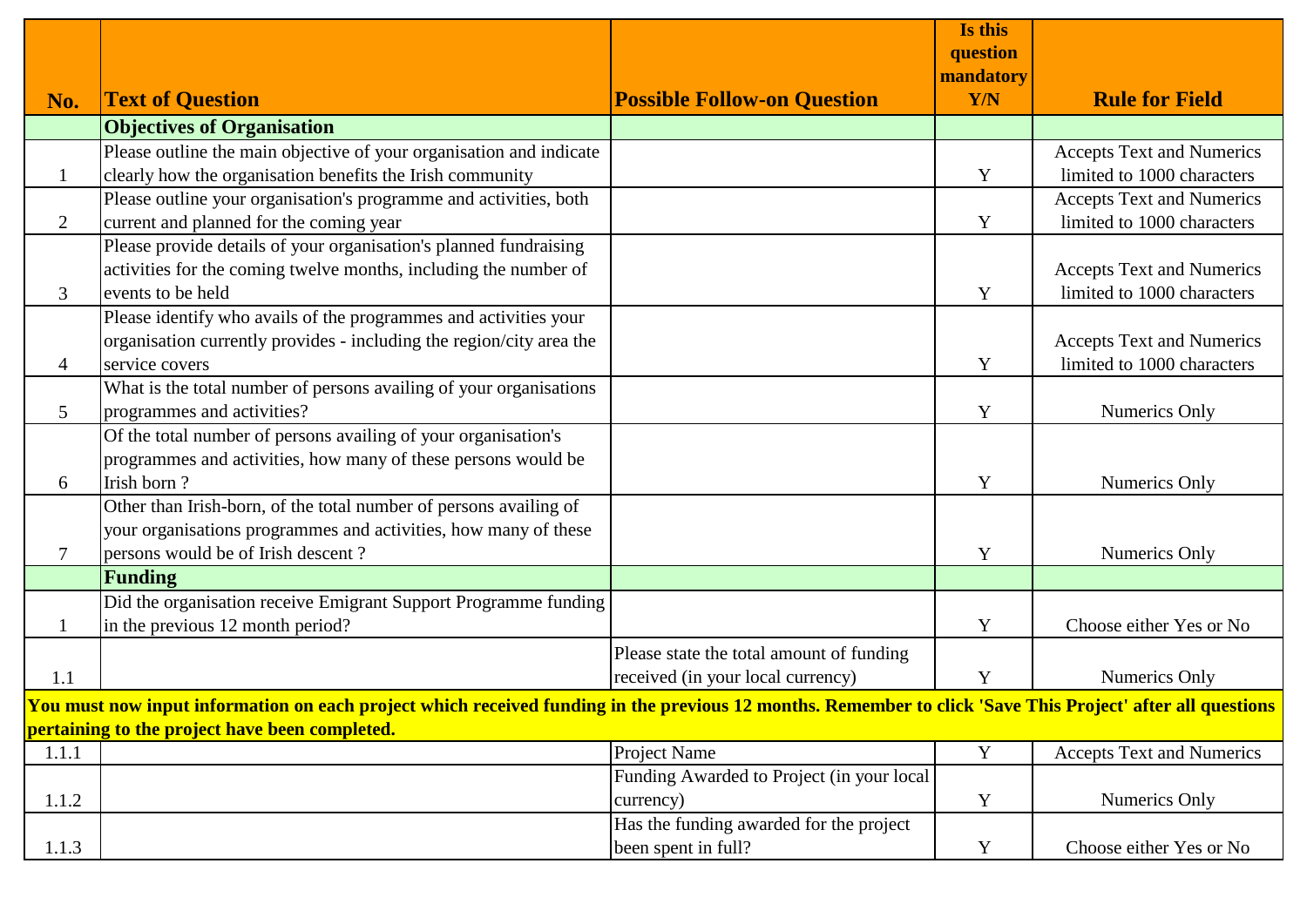|                |                                                                      |                                              | Is this<br>question     |                                  |
|----------------|----------------------------------------------------------------------|----------------------------------------------|-------------------------|----------------------------------|
| No.            | <b>Text of Question</b>                                              | <b>Possible Follow-on Question</b>           | mandatory<br><b>Y/N</b> | <b>Rule for Field</b>            |
|                |                                                                      | If no, please indicate the amount of ESP     |                         |                                  |
|                |                                                                      | funding unspent, and explain why this is     |                         |                                  |
|                |                                                                      | the case and when it is anticipated that the |                         |                                  |
| 1.1.4          |                                                                      | funding will be spent                        | Y                       | <b>Accepts Text and Numerics</b> |
|                |                                                                      | Have there been any major changes to this    |                         |                                  |
|                |                                                                      | project since the grant was made (eg key     |                         |                                  |
| 1.1.5          |                                                                      | personnel, funding, premises, etc.)?         | Y                       | <b>Accepts Text and Numerics</b> |
|                | Did the organisation receive any other Irish Government funding in   |                                              |                         |                                  |
| 2              | the previous 12 month period?                                        |                                              |                         | Choose either Yes or No          |
|                |                                                                      | Please state the total amount received (in   |                         |                                  |
| 2.1            |                                                                      | your local currency)                         | Y                       | Numerics Only                    |
|                |                                                                      | Please state the name(s) of the              |                         |                                  |
|                |                                                                      | Government Department(s) or State            |                         |                                  |
|                |                                                                      | Agency which supplied funding and for        |                         |                                  |
| 2.2            |                                                                      | what purposes was the funding awarded        | Y                       | <b>Accepts Text and Numerics</b> |
|                | Did the organisation receive funding from any other source in the    |                                              |                         |                                  |
| $\overline{3}$ | previous 12 months?                                                  |                                              | $\mathbf Y$             | Choose either Yes or No          |
|                |                                                                      | Source                                       | Y                       | <b>Accepts Text and Numerics</b> |
|                |                                                                      | Amount (in your local currency)              | Y                       | Numerics Only                    |
|                | Please outline the organisation's funding strategy, over the next 18 |                                              |                         |                                  |
|                | months, which should identify all avenues of possible revenue        |                                              |                         |                                  |
|                | generation, i.e. Statutory, fund-raising, membership fees,           |                                              |                         | <b>Accepts Text and Numerics</b> |
| 4              | sponsorship etc.                                                     |                                              | Y                       | limited to 1000 characters       |

**Please submit, via upload, a copy of your organisation's certified or audited accounts for the most recently completed financial year. You can only upload one document - therefore, if your account details are spread over more than one document, you must collate all documents before uploading.**

**Note that you can ONLY upload files of type Microsoft Word, Adobe PDF or Microsoft Excel, any other file types will not be accepted. The maximum file size for this uploaded document is 10mb.**

**Accounts must be either audited or certified by a practising accountant that they are fully in order, (If your organisation received funding in the previous 12 months, please refer to point 8 in your organisations Letter of Offer, to identify the correct account type to submit) failure to provide the proper accounts when submitting an application for funding consideration may nullify the application.**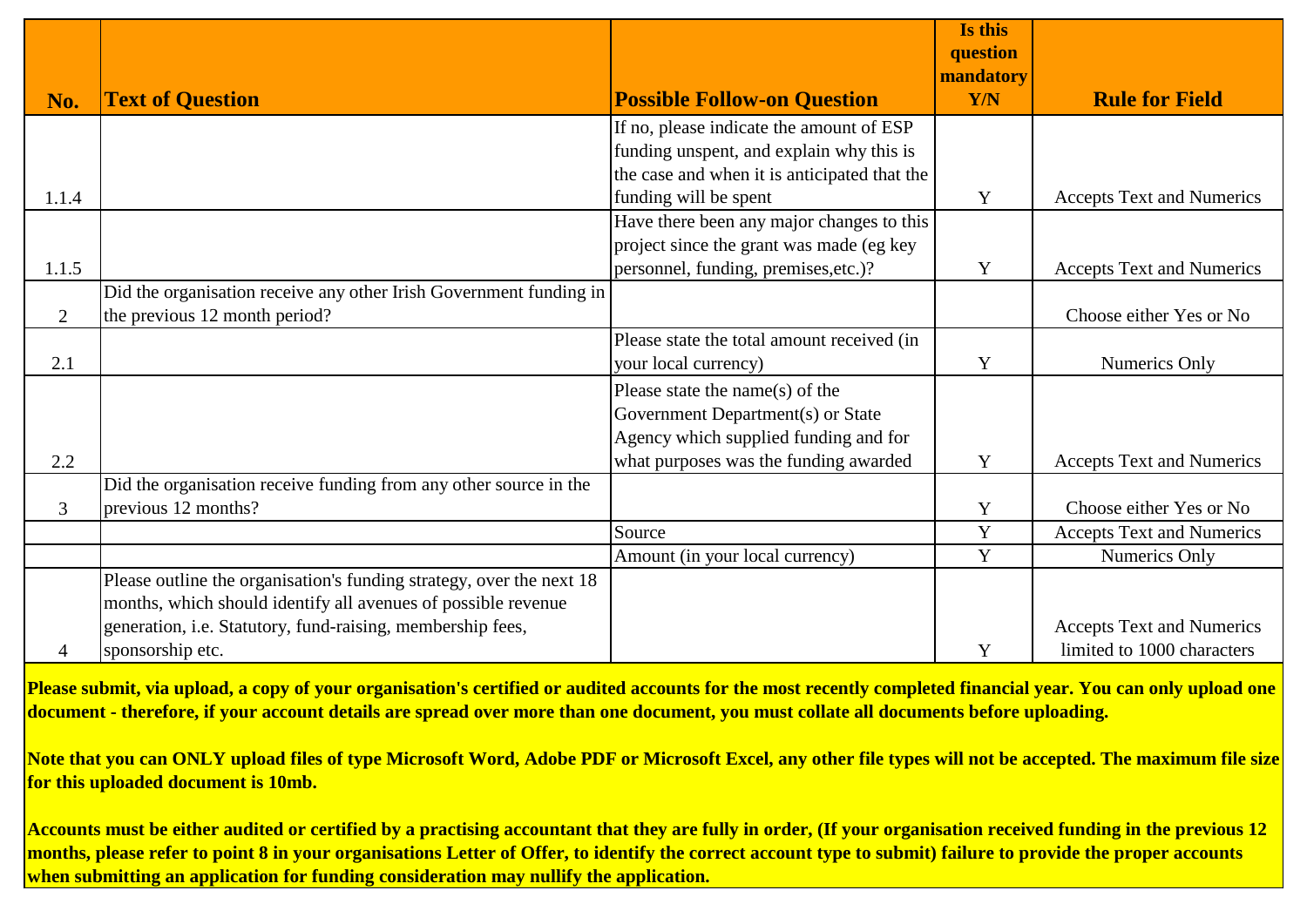|                 |                                                                                                             |                                            | Is this     |                                  |
|-----------------|-------------------------------------------------------------------------------------------------------------|--------------------------------------------|-------------|----------------------------------|
|                 |                                                                                                             |                                            | question    |                                  |
|                 |                                                                                                             |                                            | mandatory   |                                  |
| No.             | <b>Text of Question</b>                                                                                     | <b>Possible Follow-on Question</b>         | <b>Y/N</b>  | <b>Rule for Field</b>            |
|                 | Capital Funding Grant - Projects involving the construction, refurbishment or purchase of capital assets.   |                                            |             |                                  |
|                 | All Amounts/Totals/Breakdowns supplied in this Project Application should be entered in your local currency |                                            |             |                                  |
| 1               | Name of Project:                                                                                            |                                            | Y           | <b>Accepts Text and Numerics</b> |
|                 | Please briefly describe the project, stating the objectives and                                             |                                            |             | <b>Accepts Text and Numerics</b> |
| $\overline{2}$  | outlining clearly, how the project meets the objectives of ESP                                              |                                            | Y           | limited to 1000 characters       |
| 3               | <b>Total Cost of Project:</b>                                                                               |                                            | Y           | Numerics Only                    |
| $\overline{4}$  | Please provide a breakdown of the total costs for this project                                              |                                            | $\mathbf Y$ | <b>Accepts Text and Numerics</b> |
| $5\overline{)}$ | Amount of funding sought from Irish Government for this project                                             |                                            | Y           | Numerics Only                    |
|                 | Please provide a breakdown of the cost of the project which would                                           |                                            |             |                                  |
|                 | be financed by Irish Government funding, (including staffing costs                                          |                                            |             |                                  |
| 6               | if applicable):                                                                                             |                                            | Y           | <b>Accepts Text and Numerics</b> |
| $\overline{7}$  | Has funding been secured from other sources for this project?:                                              |                                            | Y           | Choose either Yes or No          |
|                 |                                                                                                             | Please state additional sources of funding |             |                                  |
|                 |                                                                                                             | and amounts, noting only funding already   |             |                                  |
| 7.1             |                                                                                                             | secured should be included here:           | Y           | <b>Accepts Text and Numerics</b> |
|                 | Please provide details of how any shortfall in the overall funding of                                       |                                            |             |                                  |
|                 | this project will be generated/secured to ensure all activities listed                                      |                                            |             |                                  |
| 8               | within the application will be achieved                                                                     |                                            | Y           | <b>Accepts Text and Numerics</b> |
|                 | <b>Monitoring &amp; Evaluation</b>                                                                          |                                            |             |                                  |
|                 | How will expenditure on this project be monitored and the                                                   |                                            |             | <b>Accepts Text and Numerics</b> |
| 9               | outcomes evaluated?                                                                                         |                                            | Y           | limited to 1000 characters       |
|                 | How will this project when completed benefit the organisation                                               |                                            |             |                                  |
|                 | clients and in particular the Irish community?                                                              |                                            |             |                                  |
|                 | (Please include total number of clients who will benefit from this                                          |                                            |             |                                  |
|                 | project, noting that this figure should not be footfall but the number                                      |                                            |             |                                  |
|                 | of individuals who will benefit e.g if a club has 100 members and                                           |                                            |             |                                  |
|                 | runs weekly, THE ANSWER IS 100 <b>NOT</b> 5,200 - 100 members x                                             |                                            |             | <b>Accepts Text and Numerics</b> |
| 10              | 52 weeks)                                                                                                   |                                            | Y           | limited to 1000 characters       |
|                 | How many Irish born clients will benefit from this project?                                                 |                                            |             |                                  |
|                 | (As in the previous question this figure should not be footfall but                                         |                                            |             |                                  |
| 11              | the actual number of individuals)                                                                           |                                            | Y           | <b>Numerics Only</b>             |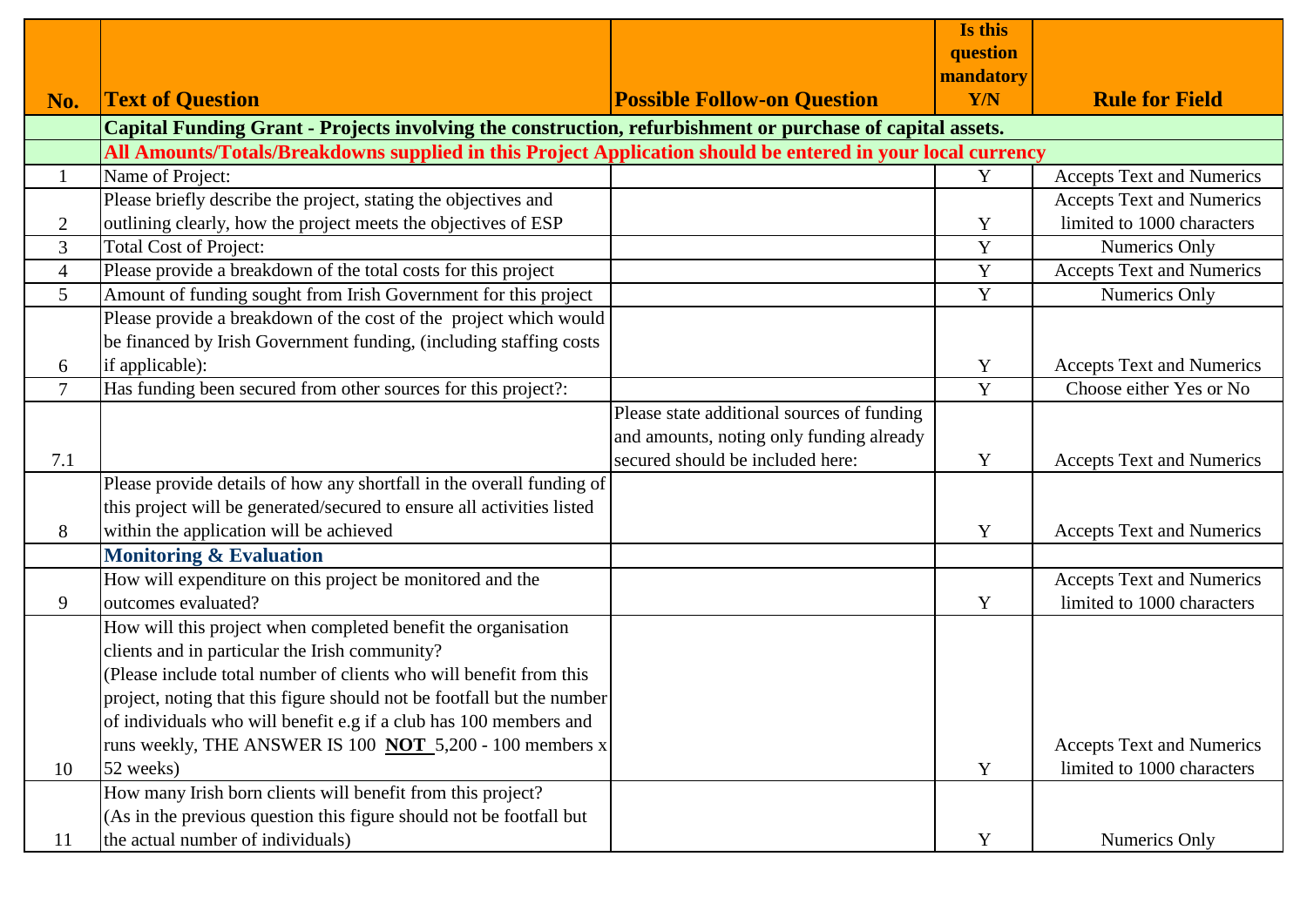|     |                                                                        |                                    | Is this<br>question<br>mandatory |                                  |
|-----|------------------------------------------------------------------------|------------------------------------|----------------------------------|----------------------------------|
| No. | <b>Text of Question</b>                                                | <b>Possible Follow-on Question</b> | Y/N                              | <b>Rule for Field</b>            |
|     | Other than Irish-born, how many clients of Irish-descent will          |                                    |                                  |                                  |
|     | benefit from this project? (As in the previous questions, this figues) |                                    |                                  |                                  |
| 12  | should not be footfall but the actual number of individuals)           |                                    |                                  | Numerics Only                    |
|     | Please identify how the number of total clients/ Irish clients is      |                                    |                                  | <b>Accepts Text and Numerics</b> |
| 13  | measured and monitored within this project:                            |                                    |                                  | limited to 1000 characters       |
|     |                                                                        |                                    |                                  |                                  |

**You will be required to upload a copy of the Development Plan/Schedule of Works/Quotation, at this stage.**

Failure to provide sufficient supporting documentation may nullify an application for funding consideration.

All Capital Projects are required to have matched funding in place and also provide documentation in support of the application for funding. The minimum supporting documentation must be 3 competitive quotes.

You will now have to upload a copy of the Development Plan/Schedule of Works/Quotation for your Capital Project grant.You can only upload one document therefore, if your Plan/Schedule of works/Quotations are spread over more than one document, you must collate all documents before uploading. For the purposes of Capital projects 3 competitive quotes will be required for all projects.

Note that you can **ONLY upload files of type Microsoft Word, Adobe PDF or Microsoft Excel**, any other file types will not be accepted. The **maximum file size** for this uploaded document is **10mb**.

|   | <u>Frantie to provide surficient supporting documentation may numity an apprication for funding consideration.</u> |  |  |                                  |  |
|---|--------------------------------------------------------------------------------------------------------------------|--|--|----------------------------------|--|
|   | Heritage Grant - Project involving the promotion and maintenance of Irish heritage and identity overseas.          |  |  |                                  |  |
|   | All Amounts/Totals/Breakdowns supplied in this Project Application should be entered in your local currency        |  |  |                                  |  |
|   | Name of Project:                                                                                                   |  |  | <b>Accepts Text and Numerics</b> |  |
|   | Please briefly describe the project, stating the objectives and                                                    |  |  | <b>Accepts Text and Numerics</b> |  |
|   | outlining clearly, how the project meets the objectives of ESP                                                     |  |  | limited to 1000 characters       |  |
|   | How will this project maintain and promote Irish heritage and                                                      |  |  | <b>Accepts Text and Numerics</b> |  |
|   | identity?                                                                                                          |  |  | limited to 1000 characters       |  |
|   | Total Cost of Project :                                                                                            |  |  | Numerics Only                    |  |
|   | Please provide a breakdown of the total costs for this project                                                     |  |  |                                  |  |
|   | (including staffing costs if applicable):                                                                          |  |  | <b>Accepts Text and Numerics</b> |  |
| 6 | Amount of funding sought from Irish Government for this project:                                                   |  |  | Numerics Only                    |  |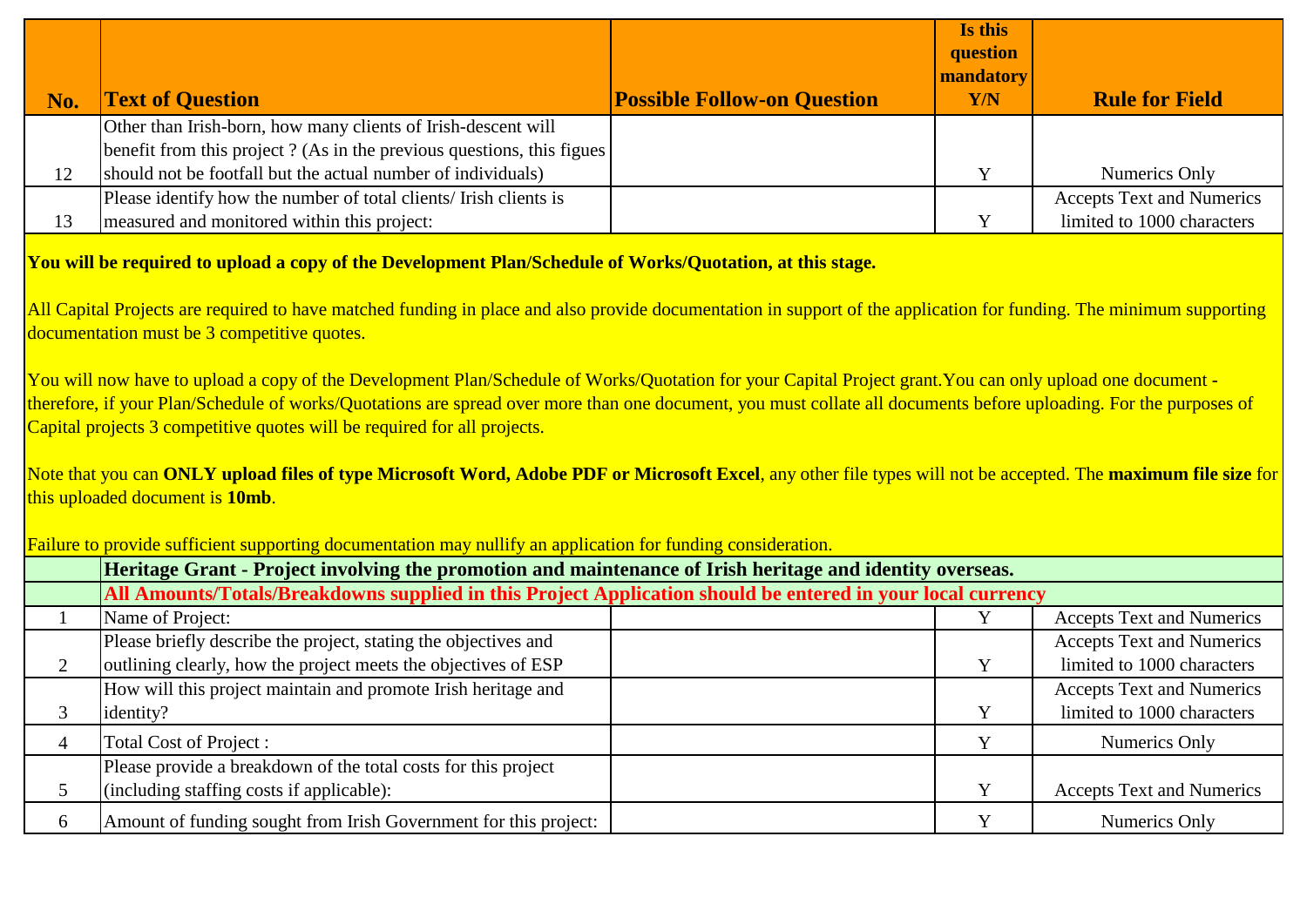|               |                                                                                                                                                                                                                                                                                                                                                                                                        |                                                                                        | Is this<br>question |                                                                |
|---------------|--------------------------------------------------------------------------------------------------------------------------------------------------------------------------------------------------------------------------------------------------------------------------------------------------------------------------------------------------------------------------------------------------------|----------------------------------------------------------------------------------------|---------------------|----------------------------------------------------------------|
| No.           | <b>Text of Question</b>                                                                                                                                                                                                                                                                                                                                                                                | <b>Possible Follow-on Question</b>                                                     | mandatory<br>Y/N    | <b>Rule for Field</b>                                          |
|               | Please provide a breakdown of the cost of the project which would                                                                                                                                                                                                                                                                                                                                      |                                                                                        |                     |                                                                |
| 7             | be financed by Irish Government funding, (including staffing costs<br>if applicable):                                                                                                                                                                                                                                                                                                                  |                                                                                        | Y                   | <b>Accepts Text and Numerics</b>                               |
| 8             | Has funding been secured from other sources for this project?:                                                                                                                                                                                                                                                                                                                                         |                                                                                        | Y                   | Choose either Yes or No                                        |
|               |                                                                                                                                                                                                                                                                                                                                                                                                        | Please state additional sources of funding<br>and amounts, noting only funding already |                     |                                                                |
| 8.1           |                                                                                                                                                                                                                                                                                                                                                                                                        | secured should be included here:                                                       | Y                   | <b>Accepts Text and Numerics</b>                               |
| 9             | Please provide details of how any shortfall in the overall funding of<br>this project will be generated/secured to ensure all activities listed<br>within the application will be achieved                                                                                                                                                                                                             |                                                                                        | Y                   | <b>Accepts Text and Numerics</b>                               |
|               | <b>Monitoring &amp; Evaluation</b>                                                                                                                                                                                                                                                                                                                                                                     |                                                                                        |                     |                                                                |
| 10            | How will expenditure on this project be monitored and the<br>outcomes evaluated?                                                                                                                                                                                                                                                                                                                       |                                                                                        | Y                   | <b>Accepts Text and Numerics</b><br>limited to 1000 characters |
|               | How will this project when completed benefit the organisation<br>clients and in particular the Irish community?<br>Please include total number of clients who will benefit from this<br>project, noting that this figure should not be footfall but the number<br>of individuals who will benefit e.g if a club has 100 members and<br>runs weekly, THE ANSWER IS 100 <b>NOT</b> 5,200 - 100 members x |                                                                                        |                     | <b>Accepts Text and Numerics</b>                               |
| <sup>11</sup> | 52 weeks)                                                                                                                                                                                                                                                                                                                                                                                              |                                                                                        | Y                   | limited to 1000 characters                                     |
|               | How many Irish born clients will benefit from this project?<br>(As in the previous question this figure should not be footfall but                                                                                                                                                                                                                                                                     |                                                                                        |                     |                                                                |
| 12            | the actual number of individuals)                                                                                                                                                                                                                                                                                                                                                                      |                                                                                        | Y                   | Numerics Only                                                  |
| 13            | Other than Irish-born, how many clients of Irish-descent will<br>benefit from this project? (As in the previous questions, this figues<br>should not be footfall but the actual number of individuals)                                                                                                                                                                                                 |                                                                                        | Y                   | Numerics Only                                                  |
| 14            | Please identify how the number of total clients/ Irish clients is<br>measured and monitored within this project:                                                                                                                                                                                                                                                                                       |                                                                                        | Y                   | <b>Accepts Text and Numerics</b><br>limited to 1000 characters |
| 15            | Within this project, will any Irish Government funding sought be<br>used to fund posts?:                                                                                                                                                                                                                                                                                                               |                                                                                        | Y                   | Choose either Yes or No                                        |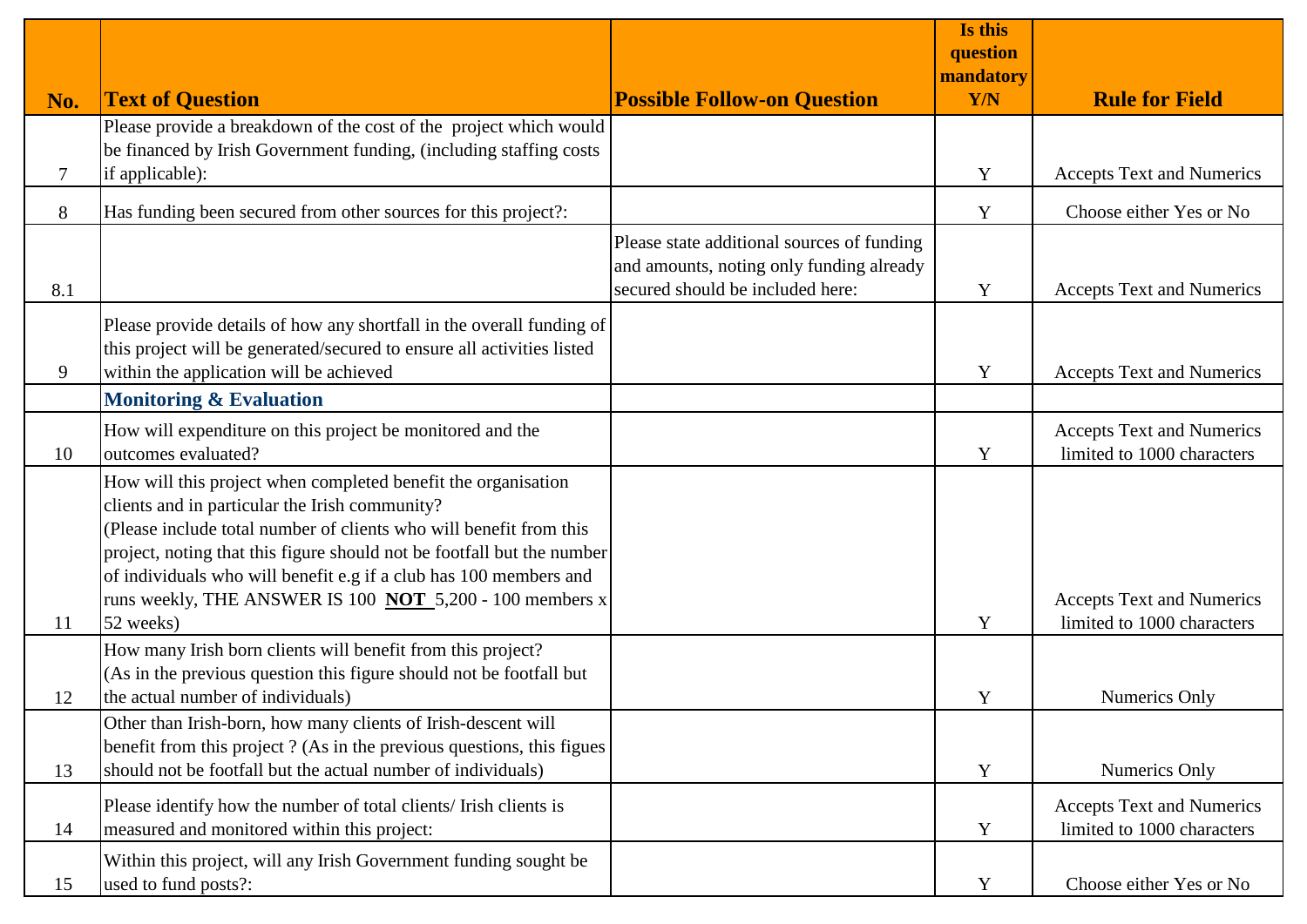|            |                                                                                                                                                                  |                                             | Is this               |                                   |
|------------|------------------------------------------------------------------------------------------------------------------------------------------------------------------|---------------------------------------------|-----------------------|-----------------------------------|
|            |                                                                                                                                                                  |                                             | question<br>mandatory |                                   |
| No.        | <b>Text of Question</b>                                                                                                                                          | <b>Possible Follow-on Question</b>          | Y/N                   | <b>Rule for Field</b>             |
|            |                                                                                                                                                                  | <b>Staff Element</b>                        |                       |                                   |
|            |                                                                                                                                                                  | State total amount of funding sought for    |                       |                                   |
|            |                                                                                                                                                                  | posts relating to this project (This figure |                       |                                   |
|            |                                                                                                                                                                  | should only be for salary and National      |                       |                                   |
| 15.1       |                                                                                                                                                                  | Insurance):                                 | Y                     | Numerics Only                     |
|            |                                                                                                                                                                  | How many posts specific to this project     |                       |                                   |
| 15.2       |                                                                                                                                                                  | will be funded?:                            | Y                     | Numerics Only                     |
| 15.3       |                                                                                                                                                                  | <b>Full-time Positions</b>                  | Y                     | <b>Numerics Only</b>              |
| 15.4       |                                                                                                                                                                  | <b>Part-time Positions</b>                  | Y                     | Numerics Only                     |
|            | Staff Details - These questions are part of the follow-on questions for the Staff Element. It should be noted that every post will require an individual section |                                             |                       |                                   |
| completed. |                                                                                                                                                                  |                                             |                       |                                   |
| 15.5       | Job Title:                                                                                                                                                       |                                             | Y                     | <b>Accepts Texts and Numerics</b> |
|            | Briefly describe the responsibilities of the post and how it will                                                                                                |                                             |                       | <b>Accepts Text and Numerics</b>  |
| 15.6       | contribute to the project:                                                                                                                                       |                                             | Y                     | limited to 1000 characters        |
| 15.7       | Does this post currently receive funding from the Irish Government                                                                                               |                                             | Y                     | Choose either Yes or No           |
|            |                                                                                                                                                                  | Please state the amount of Irish            |                       |                                   |
|            |                                                                                                                                                                  | Government contribution given to this       |                       |                                   |
| 15.7.1     |                                                                                                                                                                  | post in the previous grant round            | Y                     | Numerics Only                     |
| 15.8       | Is the person already recruited?                                                                                                                                 |                                             | $\mathbf Y$           | Choose either Yes or No           |
|            |                                                                                                                                                                  | What date did they start employment?        |                       | You must use the calendar         |
| 15.8.1     |                                                                                                                                                                  | (dd-mm-yyyy)                                | Y                     | provided to enter the date        |
|            | As per employment agreement, please state the term of contract                                                                                                   |                                             |                       |                                   |
| 15.9       | (in months) for this post:                                                                                                                                       |                                             | Y                     | Numerics Only                     |
| 15.1       | Please state hours per week, as per employment agreement:                                                                                                        |                                             | Y                     | Numerics Only                     |
| 15.11      | Please state the Annual Salary of this post:                                                                                                                     |                                             | Y                     | Numerics Only                     |
|            | Please itemise the cost of this post to the organisation (Salary,                                                                                                |                                             |                       |                                   |
| 15.12      | National Insurance and Pension if applicable):                                                                                                                   |                                             | Y                     | <b>Accepts Texts and Numerics</b> |
| 15.13      | Amount of Irish Government funding sought for this post:                                                                                                         |                                             | Y                     | Numerics Only                     |
|            | Please provide details of how any shortfall in the funding of this                                                                                               |                                             |                       |                                   |
|            | post will be generated/secured to ensure all service obligations, as                                                                                             |                                             |                       |                                   |
| 15.14      | listed within the application, are fulfilled.                                                                                                                    |                                             | Y                     | <b>Accepts Texts and Numerics</b> |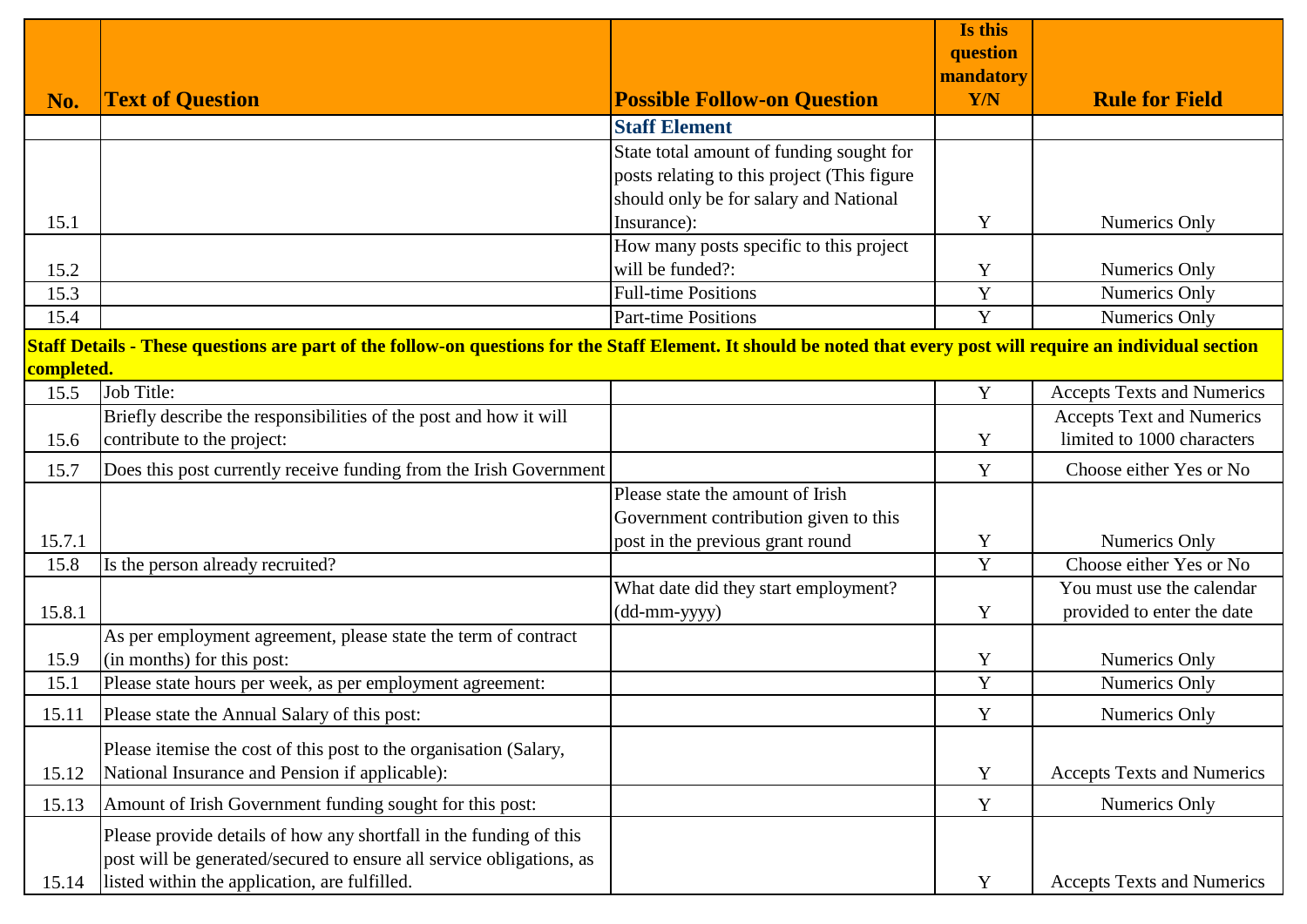|                |                                                                                                             |                                            | Is this    |                                  |
|----------------|-------------------------------------------------------------------------------------------------------------|--------------------------------------------|------------|----------------------------------|
|                |                                                                                                             |                                            | question   |                                  |
|                |                                                                                                             |                                            | mandatory  |                                  |
| No.            | <b>Text of Question</b>                                                                                     | <b>Possible Follow-on Question</b>         | <b>Y/N</b> | <b>Rule for Field</b>            |
|                | <b>Welfare (Elderly Services) Grant</b>                                                                     |                                            |            |                                  |
|                | All Amounts/Totals/Breakdowns supplied in this Project Application should be entered in your local currency |                                            |            |                                  |
| $\mathbf{1}$   | Name of Project:                                                                                            |                                            | Y          | <b>Accepts Text and Numerics</b> |
|                | Please briefly describe the project, stating the objectives and                                             |                                            |            | <b>Accepts Text and Numerics</b> |
| $\overline{2}$ | outlining clearly, how the project meets the objectives of ESP                                              |                                            | Y          | limited to 1000 characters       |
| 3              | <b>Total Cost of Project:</b>                                                                               |                                            | Y          | Numerics Only                    |
|                | Please provide a breakdown of the total costs for this project                                              |                                            |            |                                  |
| 4              | (including staffing costs if applicable):                                                                   |                                            | Y          | <b>Accepts Text and Numerics</b> |
| 5              | Amount of funding sought from Irish Government for this project:                                            |                                            | Y          | Numerics Only                    |
|                | Please provide a breakdown of the cost of the project which would                                           |                                            |            |                                  |
|                | be financed by Irish Government funding, (including staffing costs                                          |                                            |            |                                  |
| 6              | if applicable):                                                                                             |                                            | Y          | <b>Accepts Text and Numerics</b> |
| $\tau$         | Has funding been secured from other sources for this project?:                                              |                                            | Y          | Choose either Yes or No          |
|                |                                                                                                             | Please state additional sources of funding |            |                                  |
|                |                                                                                                             | and amounts, noting only funding already   |            |                                  |
| 7.1            |                                                                                                             | secured should be included here:           | Y          | <b>Accepts Text and Numerics</b> |
|                | Please provide details of how any shortfall in the overall funding of                                       |                                            |            |                                  |
|                | this project will be generated/secured to ensure all activities listed                                      |                                            |            |                                  |
| 8              | within the application will be achieved                                                                     |                                            | Y          | <b>Accepts Text and Numerics</b> |
|                | <b>Monitoring &amp; Evaluation</b>                                                                          |                                            |            |                                  |
|                | How will expenditure on this project be monitored and the                                                   |                                            |            | <b>Accepts Text and Numerics</b> |
| 9              | outcomes evaluated?                                                                                         |                                            | Y          | limited to 1000 characters       |
|                | How will this project when completed benefit the organisation                                               |                                            |            |                                  |
|                | clients and in particular the Irish community?                                                              |                                            |            |                                  |
|                | (Please include total number of clients who will benefit from this                                          |                                            |            |                                  |
|                | project, noting that this figure should not be footfall but the number                                      |                                            |            |                                  |
|                | of individuals who will benefit e.g if a club has 100 members and                                           |                                            |            |                                  |
|                | runs weekly, THE ANSWER IS 100 <b>NOT</b> 5,200 - 100 members x                                             |                                            |            | <b>Accepts Text and Numerics</b> |
| 10             | 52 weeks)                                                                                                   |                                            | Y          | limited to 1000 characters       |
|                | How many Irish born clients will benefit from this project?                                                 |                                            |            |                                  |
|                | (As in the previous question this figure should not be footfall but                                         |                                            |            |                                  |
| 11             | the actual number of individuals)                                                                           |                                            | Y          | Numerics Only                    |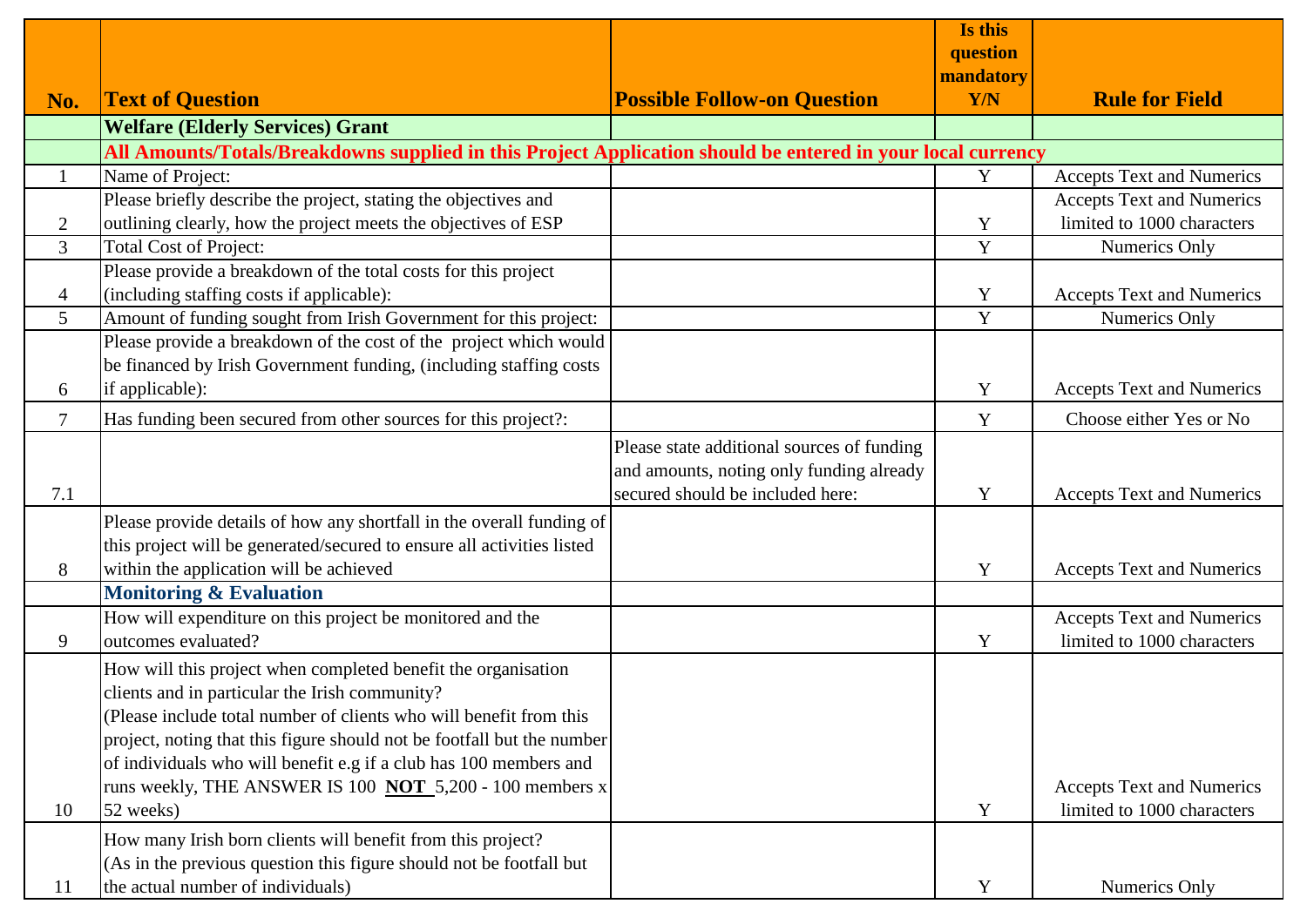|            |                                                                                                                                                                  |                                             | Is this<br>question |                                   |
|------------|------------------------------------------------------------------------------------------------------------------------------------------------------------------|---------------------------------------------|---------------------|-----------------------------------|
|            |                                                                                                                                                                  |                                             | mandatory           |                                   |
| No.        | <b>Text of Question</b>                                                                                                                                          | <b>Possible Follow-on Question</b>          | Y/N                 | <b>Rule for Field</b>             |
|            | Other than Irish-born, how many clients of Irish-descent will                                                                                                    |                                             |                     |                                   |
|            | benefit from this project ? (As in the previous questions, this figues                                                                                           |                                             |                     |                                   |
| 12         | should not be footfall but the actual number of individuals)                                                                                                     |                                             | Y                   | <b>Numerics Only</b>              |
|            | Please identify how the number of total clients/ Irish clients is                                                                                                |                                             |                     | <b>Accepts Text and Numerics</b>  |
| 13         | measured and monitored within this project:                                                                                                                      |                                             | Y                   | limited to 1000 characters        |
|            | Within this project, will any Irish Government funding sought be                                                                                                 |                                             |                     |                                   |
| 14         | used to fund posts?:                                                                                                                                             |                                             | Y                   | Choose either Yes or No           |
|            |                                                                                                                                                                  | <b>Staff Element</b>                        |                     |                                   |
|            |                                                                                                                                                                  | State total amount of funding sought for    |                     |                                   |
|            |                                                                                                                                                                  | posts relating to this project (This figure |                     |                                   |
|            |                                                                                                                                                                  | should only be for salary and National      |                     |                                   |
| 14.1       |                                                                                                                                                                  | Insurance):                                 | Y                   | Numerics Only                     |
|            |                                                                                                                                                                  | How many posts specific to this project     |                     |                                   |
| 14.2       |                                                                                                                                                                  | will be funded?:                            | Y                   | Numerics Only                     |
| 14.3       |                                                                                                                                                                  | <b>Full-time Positions</b>                  | $\mathbf Y$         | Numerics Only                     |
| 14.4       |                                                                                                                                                                  | <b>Part-time Positions</b>                  | Y                   | Numerics Only                     |
|            | Staff Details - These questions are part of the follow-on questions for the Staff Element. It should be noted that every post will require an individual section |                                             |                     |                                   |
| completed. |                                                                                                                                                                  |                                             |                     |                                   |
| 14.5       | Job Title:                                                                                                                                                       |                                             | Y                   | <b>Accepts Texts and Numerics</b> |
|            | Briefly describe the responsibilities of the post and how it will                                                                                                |                                             |                     | <b>Accepts Text and Numerics</b>  |
| 14.6       | contribute to the project:                                                                                                                                       |                                             | Y                   | limited to 1000 characters        |
| 14.7       | Does this post currently receive funding from the Irish Government                                                                                               |                                             | Y                   | Choose either Yes or No           |
|            |                                                                                                                                                                  | Please state the amount of Irish            |                     |                                   |
|            |                                                                                                                                                                  | Government contribution given to this       |                     |                                   |
| 14.7.1     |                                                                                                                                                                  | post in the previous grant round            | Y                   | <b>Numerics Only</b>              |
| 14.8       | Is the person already recruited?                                                                                                                                 |                                             | $\mathbf Y$         | Choose either Yes or No           |
|            |                                                                                                                                                                  | What date did they start employment?        |                     | You must use the calendar         |
| 14.8.1     |                                                                                                                                                                  | $(dd-mm-yyyy)$                              | Y                   | provided to enter the date        |
|            | As per employment agreement, please state the term of contract                                                                                                   |                                             |                     |                                   |
| 14.9       | (in months) for this post:                                                                                                                                       |                                             | Y                   | Numerics Only                     |
| 14.1       | Please state hours per week, as per employment agreement:                                                                                                        |                                             | $\mathbf Y$         | Numerics Only                     |
| 14.11      | Please state the Annual Salary of this post:                                                                                                                     |                                             | $\mathbf Y$         | <b>Numerics Only</b>              |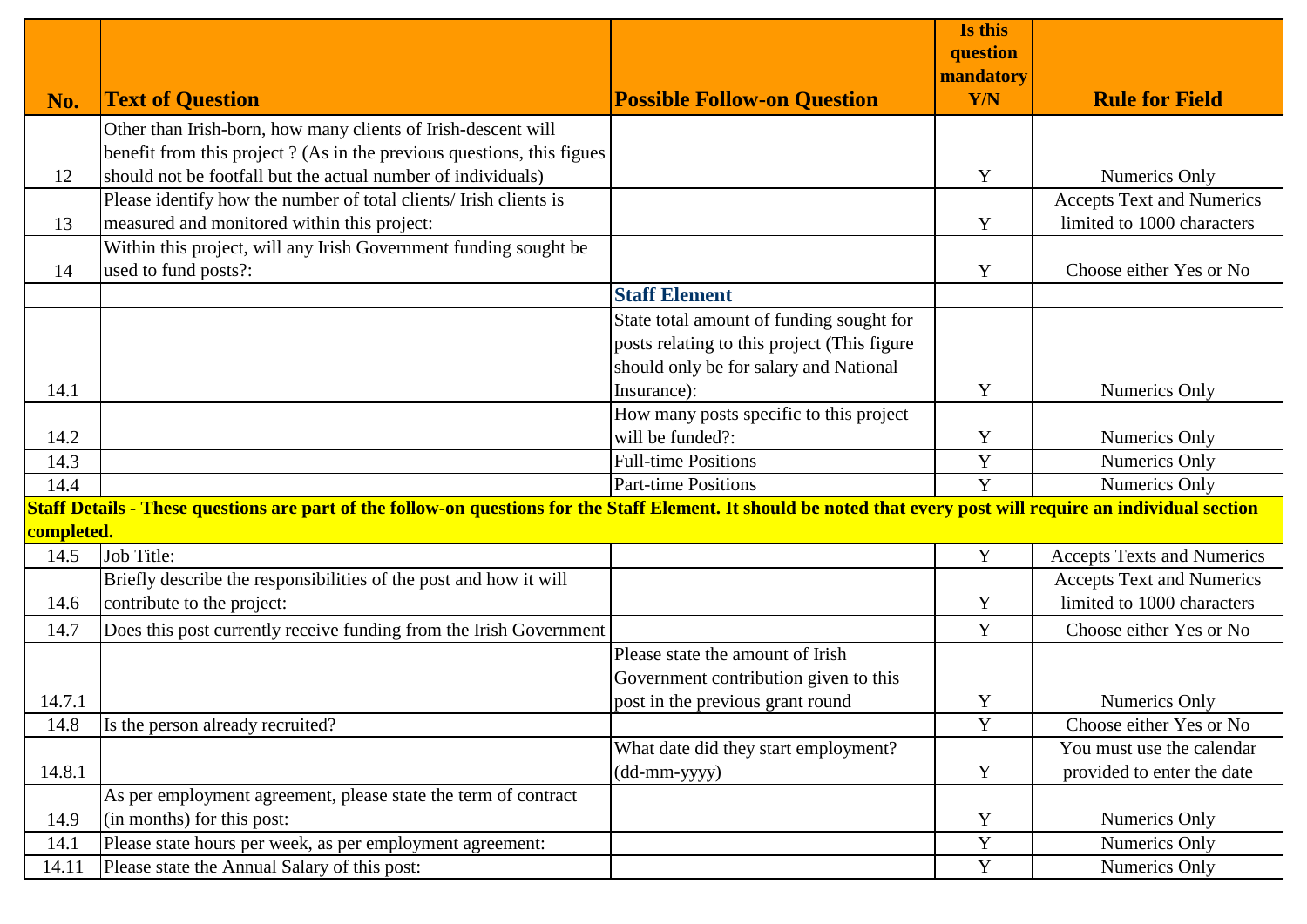|                |                                                                                                             |                                            | Is this<br>question |                                   |
|----------------|-------------------------------------------------------------------------------------------------------------|--------------------------------------------|---------------------|-----------------------------------|
|                |                                                                                                             |                                            | mandatory           |                                   |
| No.            | <b>Text of Question</b>                                                                                     | <b>Possible Follow-on Question</b>         | <b>Y/N</b>          | <b>Rule for Field</b>             |
|                | Please itemise the cost of this post to the organisation (Salary,                                           |                                            |                     |                                   |
| 14.12          | National Insurance and Pension if applicable):                                                              |                                            | Y                   | <b>Accepts Texts and Numerics</b> |
| 14.13          | Amount of Irish Government funding sought for this post:                                                    |                                            | Y                   | Numerics Only                     |
|                | Please provide details of how any shortfall in the funding of this                                          |                                            |                     |                                   |
|                | post will be generated/secured to ensure all service obligations, as                                        |                                            |                     |                                   |
| 14.14          | listed within the application, are fulfilled.                                                               |                                            | Y                   | <b>Accepts Texts and Numerics</b> |
|                | <b>Welfare (Other Services) Grant</b>                                                                       |                                            |                     |                                   |
|                | All Amounts/Totals/Breakdowns supplied in this Project Application should be entered in your local currency |                                            |                     |                                   |
| $\mathbf{1}$   | Name of Project:                                                                                            |                                            | $\mathbf Y$         | <b>Accepts Text and Numerics</b>  |
|                | Please briefly describe the project, stating the objectives and                                             |                                            |                     | <b>Accepts Text and Numerics</b>  |
| $\overline{2}$ | outlining clearly, how the project meets the objectives of ESP                                              |                                            | Y                   | limited to 1000 characters        |
| $\overline{3}$ | <b>Total Cost of Project:</b>                                                                               |                                            | Y                   | Numerics Only                     |
|                | Please provide a breakdown of the total costs for this project                                              |                                            |                     |                                   |
| 4              | (including staffing costs if applicable):                                                                   |                                            | Y                   | <b>Accepts Text and Numerics</b>  |
| 5              | Amount of funding sought from Irish Government for this project:                                            |                                            | $\overline{Y}$      | Numerics Only                     |
|                | Please provide a breakdown of the cost of the project which would                                           |                                            |                     |                                   |
|                | be financed by Irish Government funding, (including staffing costs                                          |                                            |                     |                                   |
| 6              | if applicable):                                                                                             |                                            | Y                   | <b>Accepts Text and Numerics</b>  |
| $\overline{7}$ | Has funding been secured from other sources for this project?:                                              |                                            | Y                   | Choose either Yes or No           |
|                |                                                                                                             | Please state additional sources of funding |                     |                                   |
|                |                                                                                                             | and amounts, noting only funding already   |                     |                                   |
| 7.1            |                                                                                                             | secured should be included here:           | Y                   | <b>Accepts Text and Numerics</b>  |
|                | Please provide details of how any shortfall in the overall funding of                                       |                                            |                     |                                   |
|                | this project will be generated/secured to ensure all activities listed                                      |                                            |                     |                                   |
| 8              | within the application will be achieved                                                                     |                                            | Y                   | <b>Accepts Text and Numerics</b>  |
|                | Monitoring & Evaluation                                                                                     |                                            |                     |                                   |
|                | How will expenditure on this project be monitored and the                                                   |                                            |                     | <b>Accepts Text and Numerics</b>  |
| 9              | outcomes evaluated?                                                                                         |                                            | $\mathbf Y$         | limited to 1000 characters        |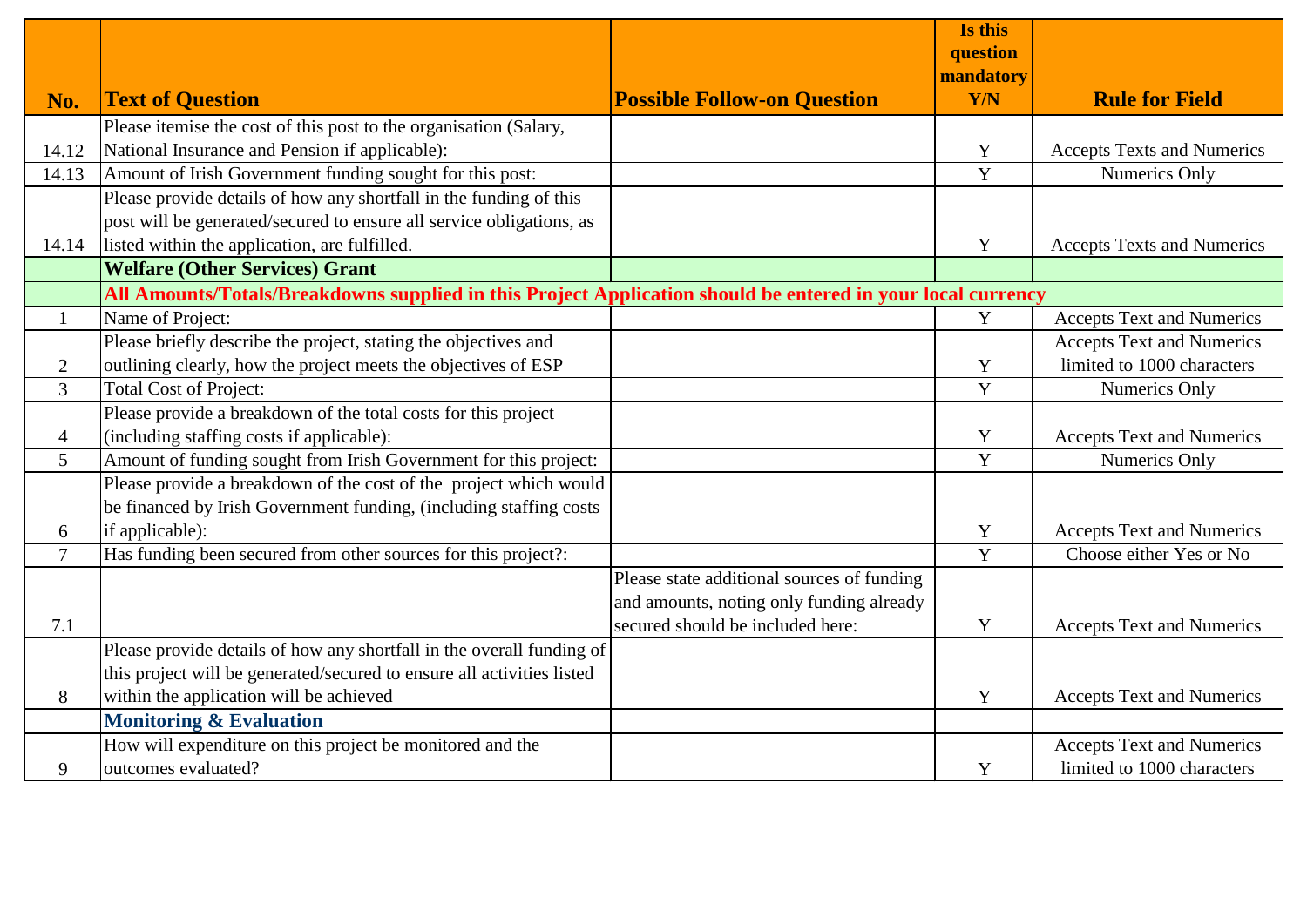|            |                                                                                                                                                                  |                                             | Is this<br>question |                                   |
|------------|------------------------------------------------------------------------------------------------------------------------------------------------------------------|---------------------------------------------|---------------------|-----------------------------------|
|            |                                                                                                                                                                  |                                             | mandatory           |                                   |
| No.        | <b>Text of Question</b>                                                                                                                                          | <b>Possible Follow-on Question</b>          | Y/N                 | <b>Rule for Field</b>             |
|            | How will this project when completed benefit the organisation                                                                                                    |                                             |                     |                                   |
|            | clients and in particular the Irish community?                                                                                                                   |                                             |                     |                                   |
|            | (Please include total number of clients who will benefit from this                                                                                               |                                             |                     |                                   |
|            | project, noting that this figure should not be footfall but the number                                                                                           |                                             |                     |                                   |
|            | of individuals who will benefit e.g if a club has 100 members and                                                                                                |                                             |                     |                                   |
|            | runs weekly, THE ANSWER IS 100 <b>NOT</b> 5,200 - 100 members x                                                                                                  |                                             |                     | <b>Accepts Text and Numerics</b>  |
| 10         | 52 weeks)                                                                                                                                                        |                                             | Y                   | limited to 1000 characters        |
|            | How many Irish born clients will benefit from this project?                                                                                                      |                                             |                     |                                   |
|            | (As in the previous question this figure should not be footfall but                                                                                              |                                             |                     |                                   |
| 11         | the actual number of individuals)                                                                                                                                |                                             | Y                   | Numerics Only                     |
|            | Other than Irish-born, how many clients of Irish-descent will                                                                                                    |                                             |                     |                                   |
|            | benefit from this project? (As in the previous questions, this figues                                                                                            |                                             |                     |                                   |
| 12         | should not be footfall but the actual number of individuals)                                                                                                     |                                             | Y                   | Numerics Only                     |
|            | Please identify how the number of total clients/ Irish clients is                                                                                                |                                             |                     | <b>Accepts Text and Numerics</b>  |
| 13         | measured and monitored within this project:                                                                                                                      |                                             | Y                   | limited to 1000 characters        |
|            | Within this project, will any Irish Government funding sought be                                                                                                 |                                             |                     |                                   |
| 14         | used to fund posts?:                                                                                                                                             |                                             | Y                   | Choose either Yes or No           |
|            |                                                                                                                                                                  | <b>Staff Element</b>                        |                     |                                   |
|            |                                                                                                                                                                  | State total amount of funding sought for    |                     |                                   |
|            |                                                                                                                                                                  | posts relating to this project (This figure |                     |                                   |
|            |                                                                                                                                                                  | should only be for salary and National      |                     |                                   |
| 14.1       |                                                                                                                                                                  | Insurance):                                 | Y                   | Numerics Only                     |
|            |                                                                                                                                                                  | How many posts specific to this project     |                     |                                   |
| 14.2       |                                                                                                                                                                  | will be funded?:                            | Y                   | Numerics Only                     |
| 14.3       |                                                                                                                                                                  | <b>Full-time Positions</b>                  | Y                   | Numerics Only                     |
| 14.4       |                                                                                                                                                                  | Part-time Positions                         |                     | Numerics Only                     |
| completed. | Staff Details - These questions are part of the follow-on questions for the Staff Element. It should be noted that every post will require an individual section |                                             |                     |                                   |
| 14.5       | Job Title:                                                                                                                                                       |                                             | Y                   | <b>Accepts Texts and Numerics</b> |
|            | Briefly describe the responsibilities of the post and how it will                                                                                                |                                             |                     | <b>Accepts Text and Numerics</b>  |
| 14.6       | contribute to the project:                                                                                                                                       |                                             | Y                   | limited to 1000 characters        |
| 14.7       | Does this post currently receive funding from the Irish Government                                                                                               |                                             | $\mathbf Y$         | Choose either Yes or No           |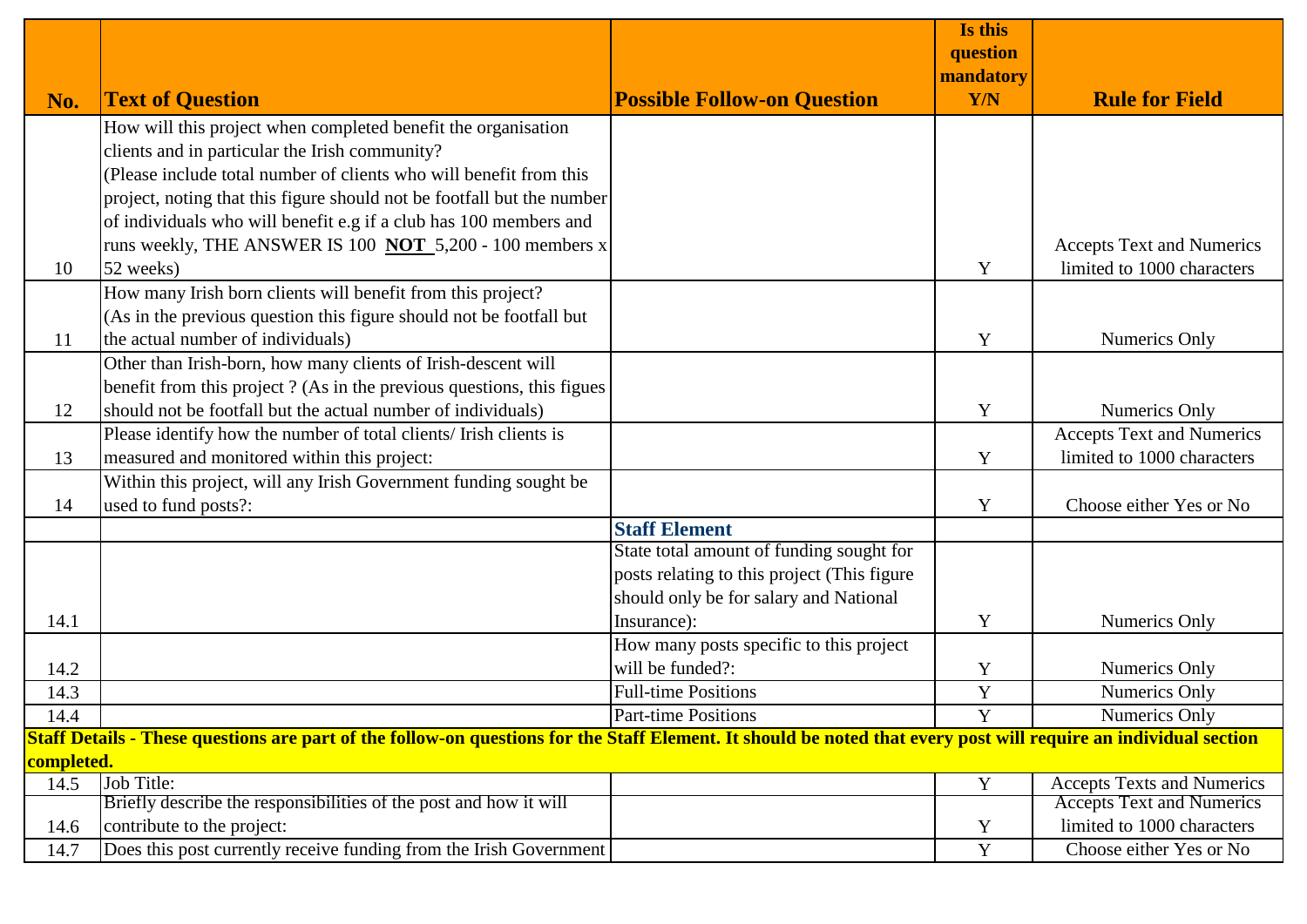|                |                                                                                                             |                                           | Is this<br>question |                                   |  |
|----------------|-------------------------------------------------------------------------------------------------------------|-------------------------------------------|---------------------|-----------------------------------|--|
|                |                                                                                                             |                                           | mandatory           |                                   |  |
| No.            | <b>Text of Question</b>                                                                                     | <b>Possible Follow-on Question</b>        | Y/N                 | <b>Rule for Field</b>             |  |
|                |                                                                                                             | Please state the amount of Irish          |                     |                                   |  |
|                |                                                                                                             | Government contribution given to this     |                     |                                   |  |
| 14.7.1         |                                                                                                             | post in the previous grant round          | Y                   | Numerics Only                     |  |
| 14.8           | Is the person already recruited?                                                                            |                                           | Y                   | Choose either Yes or No           |  |
|                |                                                                                                             | What date did they start employment? (dd- |                     | You must use the calendar         |  |
| 14.8.1         |                                                                                                             | mm-yyyy)                                  | Y                   | provided to enter the date        |  |
|                | As per employment agreement, please state the term of contract (in                                          |                                           |                     |                                   |  |
| 14.9           | months) for this post:                                                                                      |                                           | Y                   | Numerics Only                     |  |
| 14.1           | Please state hours per week, as per employment agreement:                                                   |                                           | $\mathbf Y$         | <b>Numerics Only</b>              |  |
| 14.11          | Please state the Annual Salary of this post:                                                                |                                           | Y                   | <b>Numerics Only</b>              |  |
|                | Please itemise the cost of this post to the organisation (Salary,                                           |                                           |                     |                                   |  |
| 14.12          | National Insurance and Pension if applicable):                                                              |                                           | Y                   | <b>Accepts Texts and Numerics</b> |  |
| 14.13          | Amount of Irish Government funding sought for this post:                                                    |                                           | Y                   | Numerics Only                     |  |
|                | Please provide details of how any shortfall in the funding of this                                          |                                           |                     |                                   |  |
|                | post will be generated/secured to ensure all service obligations, as                                        |                                           |                     |                                   |  |
| 14.14          | listed within the application, are fulfilled.                                                               |                                           | Y                   | <b>Accepts Texts and Numerics</b> |  |
|                | Business Networks - Projects to support Irish business networks overseas.                                   |                                           |                     |                                   |  |
|                | All Amounts/Totals/Breakdowns supplied in this Project Application should be entered in your local currency |                                           |                     |                                   |  |
|                | Name of Project:                                                                                            |                                           | Y                   | <b>Accepts Text and Numerics</b>  |  |
|                | Please briefly describe the project, stating the objectives and                                             |                                           |                     | <b>Accepts Text and Numerics</b>  |  |
| 2              | outlining clearly, how the project meets the objectives of ESP                                              |                                           | Y                   | limited to 1000 characters        |  |
|                | How will this project contribute to promoting Irelands trade                                                |                                           |                     |                                   |  |
|                | priorities, economic recovery or the enhancement of our                                                     |                                           |                     | <b>Accepts Text and Numerics</b>  |  |
| 3              | international reputation?                                                                                   |                                           | Y                   | limited to 1000 characters        |  |
| $\overline{4}$ | <b>Total Cost of Project:</b>                                                                               |                                           | Y                   | Numerics Only                     |  |
|                | Please provide a breakdown of the total costs for this project                                              |                                           |                     |                                   |  |
| $\mathfrak{S}$ | (including staffing costs if applicable):                                                                   |                                           | Y                   | <b>Accepts Text and Numerics</b>  |  |
| 6              | Amount of funding sought from Irish Government for this project:                                            |                                           | Y                   | Numerics Only                     |  |
|                | Please provide a breakdown of the cost of the project which would                                           |                                           |                     |                                   |  |
|                | be financed by Irish Government funding, (including staffing costs                                          |                                           |                     |                                   |  |
|                | if applicable):                                                                                             |                                           | Y                   | <b>Accepts Text and Numerics</b>  |  |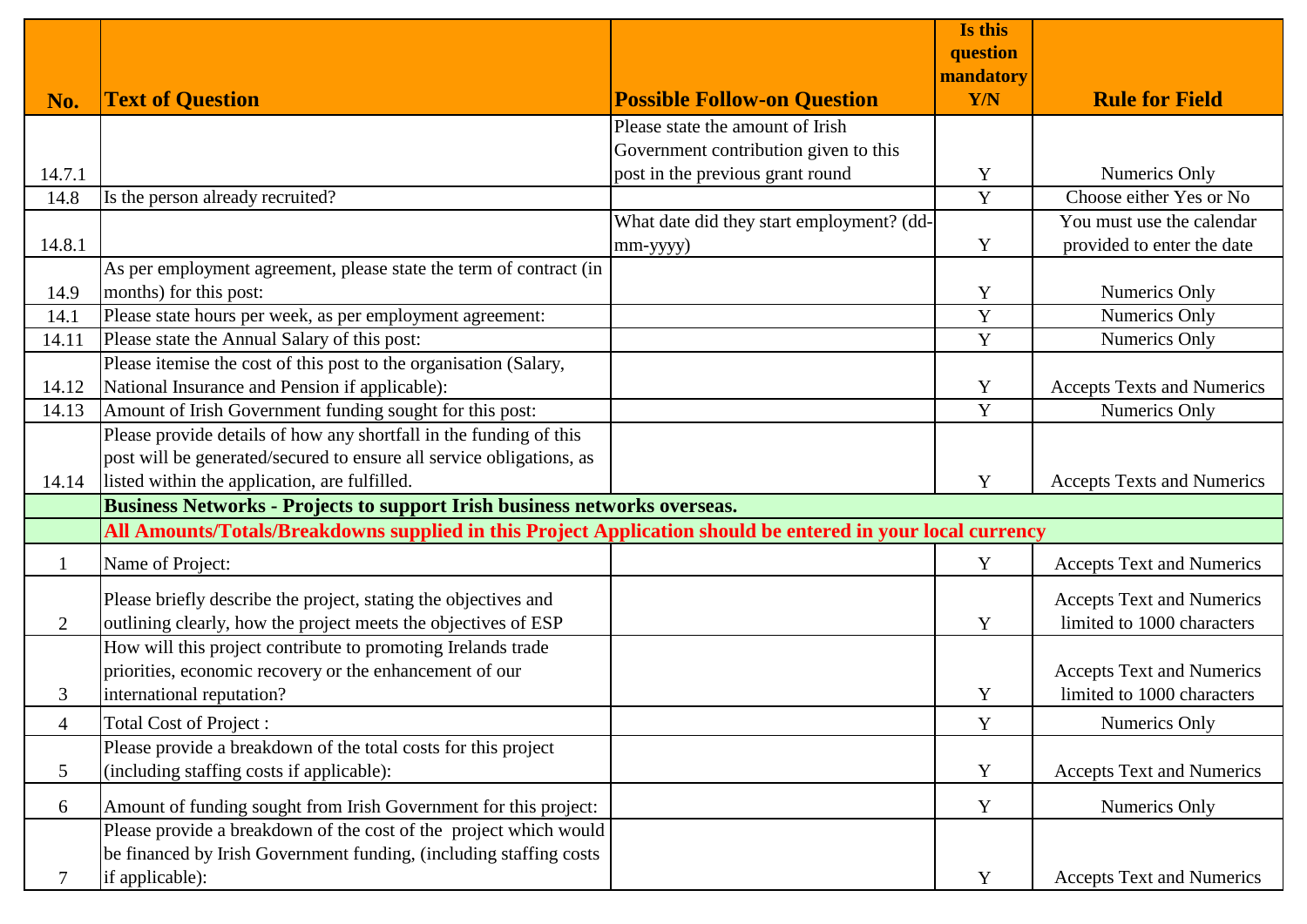|      |                                                                        |                                             | Is this   |                                  |
|------|------------------------------------------------------------------------|---------------------------------------------|-----------|----------------------------------|
|      |                                                                        |                                             | question  |                                  |
|      |                                                                        |                                             | mandatory |                                  |
| No.  | <b>Text of Question</b>                                                | <b>Possible Follow-on Question</b>          | Y/N       | <b>Rule for Field</b>            |
| 8    | Has funding been secured from other sources for this project?:         |                                             | Y         | Choose either Yes or No          |
|      |                                                                        | Please state additional sources of funding  |           |                                  |
|      |                                                                        | and amounts, noting only funding already    |           |                                  |
| 8.1  |                                                                        | secured should be included here:            | Y         | <b>Accepts Text and Numerics</b> |
|      | Please provide details of how any shortfall in the overall funding of  |                                             |           |                                  |
|      | this project will be generated/secured to ensure all activities listed |                                             |           |                                  |
| 9    | within the application will be achieved                                |                                             | Y         | <b>Accepts Text and Numerics</b> |
|      | <b>Monitoring &amp; Evaluation</b>                                     |                                             |           |                                  |
|      | How will expenditure on this project be monitored and the              |                                             |           | <b>Accepts Text and Numerics</b> |
| 10   | outcomes evaluated?                                                    |                                             | Y         | limited to 1000 characters       |
|      | How will this project when completed benefit the organisation          |                                             |           |                                  |
|      | clients and in particular the Irish community?                         |                                             |           |                                  |
|      | (Please include total number of clients who will benefit from this     |                                             |           |                                  |
|      | project, noting that this figure should not be footfall but the number |                                             |           |                                  |
|      | of individuals who will benefit e.g if a club has 100 members and      |                                             |           |                                  |
|      | runs weekly, THE ANSWER IS 100 NOT 5,200 - 100 members x               |                                             |           | <b>Accepts Text and Numerics</b> |
| 11   | 52 weeks)                                                              |                                             | Y         | limited to 1000 characters       |
|      | How many Irish Clients will benefit from this project?                 |                                             |           |                                  |
|      | (As in the previous question this figure should not be footfall but    |                                             |           |                                  |
| 12   | the actual number of individuals)                                      |                                             | Y         | Numerics Only                    |
|      | How many Irish born clients will benefit from this project?            |                                             |           |                                  |
|      | (As in the previous question this figure should not be footfall but    |                                             |           |                                  |
| 13   | the actual number of individuals)                                      |                                             | Y         | Numerics Only                    |
|      | Other than Irish-born, how many clients of Irish-descent will          |                                             |           |                                  |
|      | benefit from this project? (As in the previous questions, this figues  |                                             |           |                                  |
| 14   | should not be footfall but the actual number of individuals)           |                                             | Y         | Numerics Only                    |
|      | Please identify how the number of total clients/ Irish clients is      |                                             |           | <b>Accepts Text and Numerics</b> |
| 15   | measured and monitored within this project:                            |                                             | Y         | limited to 1000 characters       |
|      |                                                                        | <b>Staff Element</b>                        |           |                                  |
|      |                                                                        | State total amount of funding sought for    |           |                                  |
|      |                                                                        | posts relating to this project (This figure |           |                                  |
|      |                                                                        | should only be for salary and National      |           |                                  |
| 15.1 |                                                                        | Insurance):                                 | Y         | Numerics Only                    |